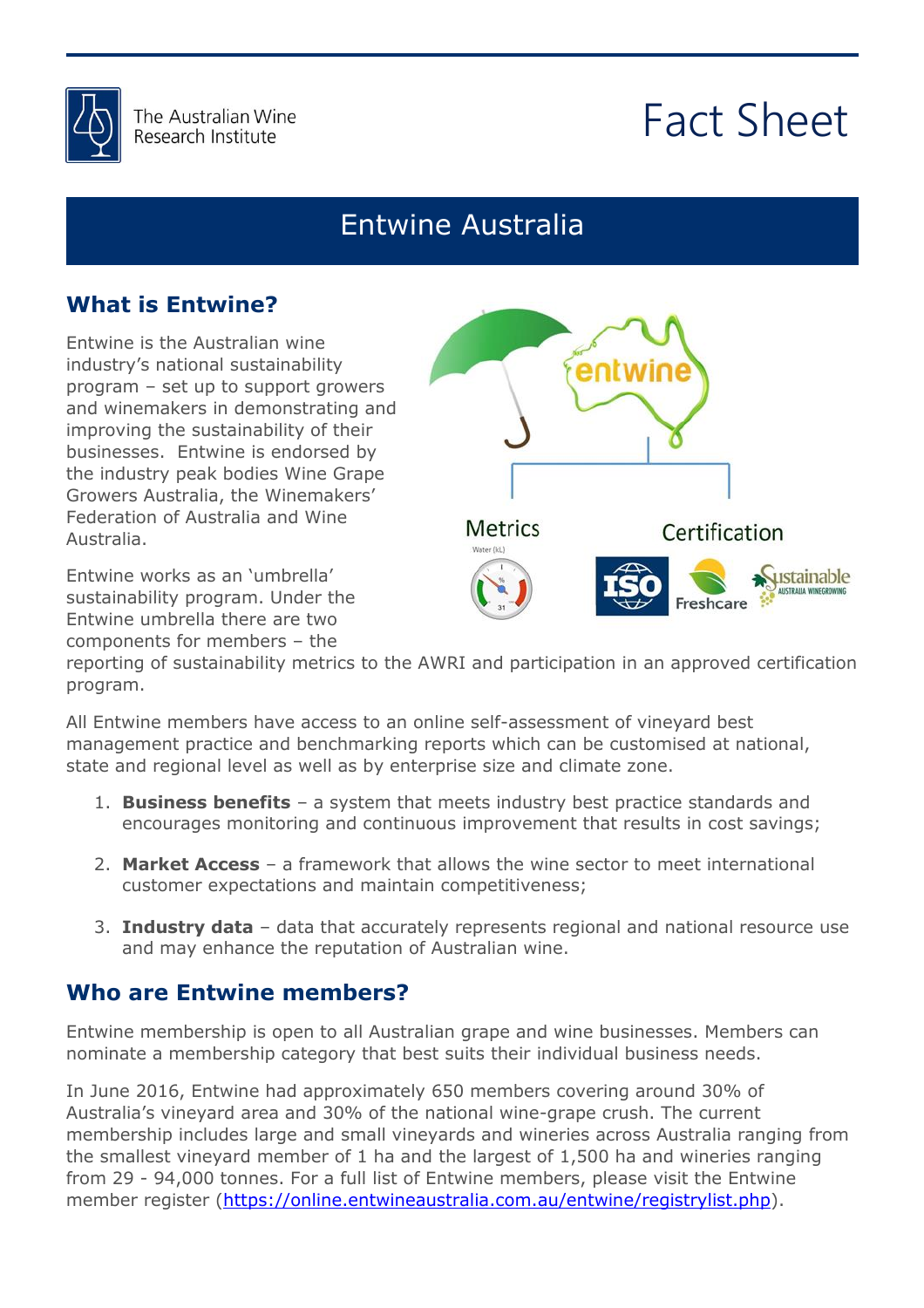

# Fact Sheet

#### **What benefits do Entwine members receive?**

All Entwine members receive:

- Individual benchmarking of business metrics against other Australian grape and wine businesses (at the national, state, GI zone, GI region, enterprise scale and climate zone)
- Personalised support from viticulture and winemaking specialists via the AWRI helpdesk
- Online listing in the Entwine register and link to company website
- Use of the Entwine logo<sup>a</sup>
- Improved market options for grape sales.

r the Entwine logo if at least 85%<br>le in an Entwine-certified winery. <sup>a</sup> Entwine members may use the Entwine logo on marketing materials. Wine may only bear the Entwine logo if at least 85% of the grapes in the wine were grown in Entwine-certified vineyards and the wine was made in an Entwine-certified winery. Please contact the AWRI to obtain a copy of the logo and guidelines for its use.

| <b>Membership</b><br>category | <b>Membership requirements</b>                                                                                                                              | <b>Additional benefits</b>                                                                                                                                                                                                                             |
|-------------------------------|-------------------------------------------------------------------------------------------------------------------------------------------------------------|--------------------------------------------------------------------------------------------------------------------------------------------------------------------------------------------------------------------------------------------------------|
| <b>Certified member</b>       | Participation in an Entwine-<br>1.<br>approved certification program<br>and a triennial third-party audit<br>Reporting of Entwine business<br>2.<br>metrics | Certification<br>$\bullet$<br>Improved international market access 1<br>$\bullet$<br>Personalised online report card<br>$\bullet$<br><b>Regions</b> with at least 8 certified<br>$\bullet$<br>members can personalise a regional<br>online report card |
| <b>Member</b>                 | Participation in an Entwine-<br>1.<br>approved certification program<br>and a self-assessment<br>2.<br>Reporting of Entwine business<br>metrics             |                                                                                                                                                                                                                                                        |
| <b>Associate</b><br>member    | Reporting of Entwine business<br>1.<br>metrics                                                                                                              |                                                                                                                                                                                                                                                        |

roduct attribute/quality<br>
example:<br>  $\frac{1}{2}$  $1$  Entwine certification is recognised by M&S as a sustainable product attribute/quality

#### Is Entwine only for growers who sell to corporate companies or<br>those who sell wine internationally? **those who sell wine internationally?**

No. Entwine members recognise the value of Entwine membership. For a full list of Entwine members, please visit the online Entwine member register. members, please visit the online Entwine member register.

#### **Does Entwine offer best management practice guidance?**

Yes. All members have access to resources which support best practice and are encouraged to complete an annual online self-assessment survey. Entwine is also supported by viticulture and winemaking specialists at the AWRI.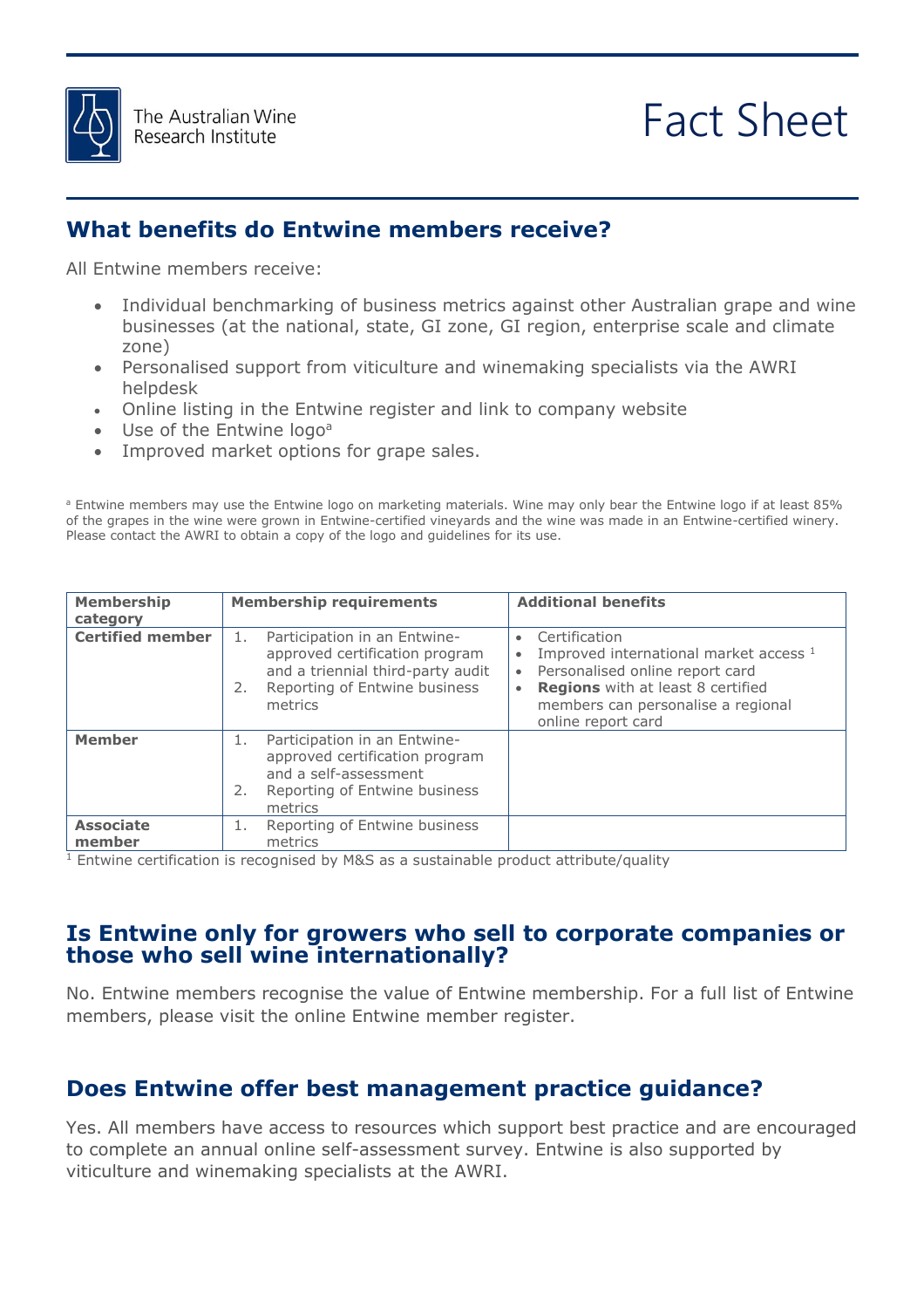

## Fact Sheet

#### **Can I benchmark my performance using Entwine?**

Yes. Entwine supports continuous improvement by providing customised benchmarking reports. Using filters, you can personalise your benchmarking reports by comparing your performance with others of the same production scale, climatic zone, region, GI zone or state. You can also make comparisons on a national basis.

### **How can I share my Entwine results with others?**

Every certified Entwine member can customise their own optional, individual online report card, and make this information accessible to consumers and customers worldwide.

Each region with at least eight certified Entwine members can customise an online regional<br>report card. Regions can use this report to communicate their sustainability credentials. report card. Regions can use this report to communicate their sustainability credentials.

#### attached signed  $T_{\rm eff}$  for  $T_{\rm eff}$  for  $T_{\rm eff}$  for  $T_{\rm eff}$ **What is the difference between the Entwine-approved certification programs?**

of Australian growers in fulfilling both domestic and international market requirements.<br>Freshcare provides practical, environmental programs tailored specifically to Australian  $t$  that we can to consider  $\mathcal{L}$ **Freshcare** administers Australia's largest on-farm assurance programs, meeting the needs Freshcare provides practical, environmental programs tailored specifically to Australian vineyard and winery businesses which provide independent assurance of on-farm environmental practices and sustainable production.

For more information about the Freshcare programs, visit: http://www.freshcare.com.au/

The **ISO 14000** family of standards provides practical tools for companies and 14001:2015 and its supporting standards focus on environmental systems to achieve this.<br>The ISO 14000 family of standards are developed by ISO Technical Committee ISO/TC 207 it:  $\frac{1}{2}$ organisations of all kinds looking to manage their environmental responsibilities. ISO The ISO 14000 family of standards are developed by ISO Technical Committee ISO/TC 207 and its various subcommittees.

For more information about the ISO family of standards, visit: <http://www.iso.org/iso/iso14000>

**Sustainable Australia Winegrowing (SAW)** is a vineyard sustainability assessment program for grapegrowing in Australia. It provides continuous improvement and assesses sustainability using the triple bottom line approach (environment, economics and social). Sustainable Australia Winegrowing (SAW) is administered either by McLaren Vale Grape Wine and Tourism Association or by individual regional associations. SAW can currently only be implemented by vineyards and not by wineries.

For more information about Sustainable Australia Winegrowing, visit: <http://mclarenvale.info/industry-development/sustainable-australia-winegrowing>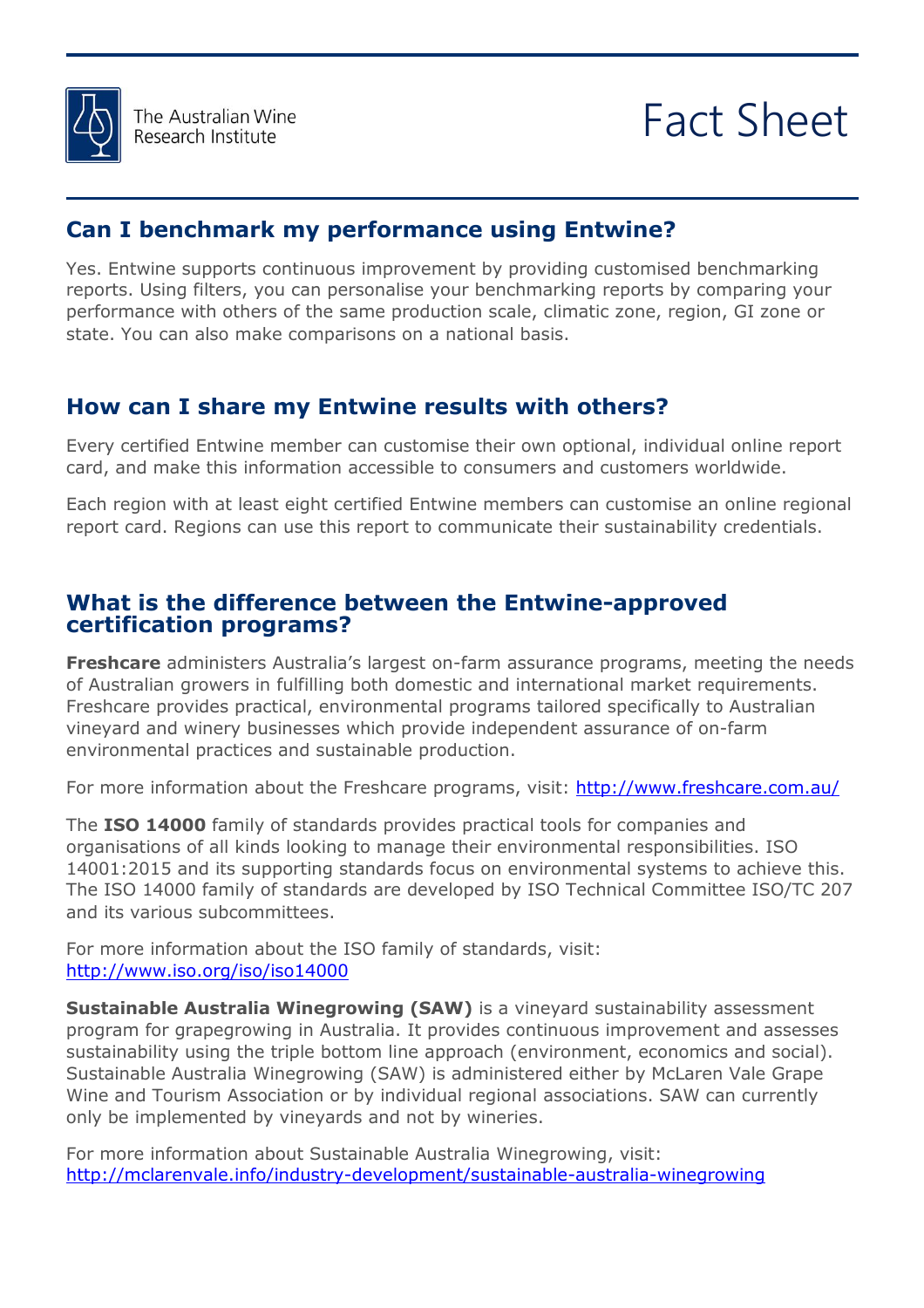

#### **Does membership of one of the approved certification programs automatically provide Entwine membership?**

No, Entwine membership is independent from the approved certification programs. Entwine membership is available to all Australian wine-grape growers and wineries and is administered by the Australian Wine Research Institute.

### **Do Entwine, SAW and Freshcare 'talk' to each other?**

The managers of Entwine, SAW and Freshcare communicate regularly; however the programs are administered separately. Data is not currently shared between the programs.

## Please find **Australia Winegrowing (SAW) and which one should I choose? What is the difference between Freshcare and Sustainable**

take different approaches to sustainability. Each is a valid method; however, individuals<br>tend to have a preference for one or the other. It is recommended that individuals Freshcare and SAW are both approved Entwine certification programs. Freshcare and SAW tend to have a preference for one or the other. It is recommended that individuals investigate all options to decide which program best suits their needs.

Interaligence an options to acclear inneri program secocities and include.<br>The Freshcare viticulture and winery Codes of Practice take a process-based approach to the international standard for environmental management, ISO14001, and were developed<br>by the Australian wine industry. risk assessment in vineyards and wineries. The Freshcare Codes of Practice are based on by the Australian wine industry.

Freshcare is sometimes described as a guide on `how' to manage business risk. The<br>Freshcare program is underpinned by a whole-of-property environmental action plan which Freshcare is sometimes described as a guide on 'how' to manage business risk. The is developed using processes which identify and evaluate risk.

Sustainable Australia Winegrowing (SAW) is a vineyard sustainability assessment program sustainability using the triple bottom line approach (environment, economics and social).<br>The SAW program was developed by the McLaren Vale Grape Wine and Tourism Association for grapegrowing in Australia. It provides continuous improvement and assesses sustainability using the triple bottom line approach (environment, economics and social). and is now available to all regions.

SAW is a self-assessment tool which allows growers to categorise their practices on a scale of least to most sustainable. Throughout this process, it is made clear 'what' practices are required to achieve best practice.